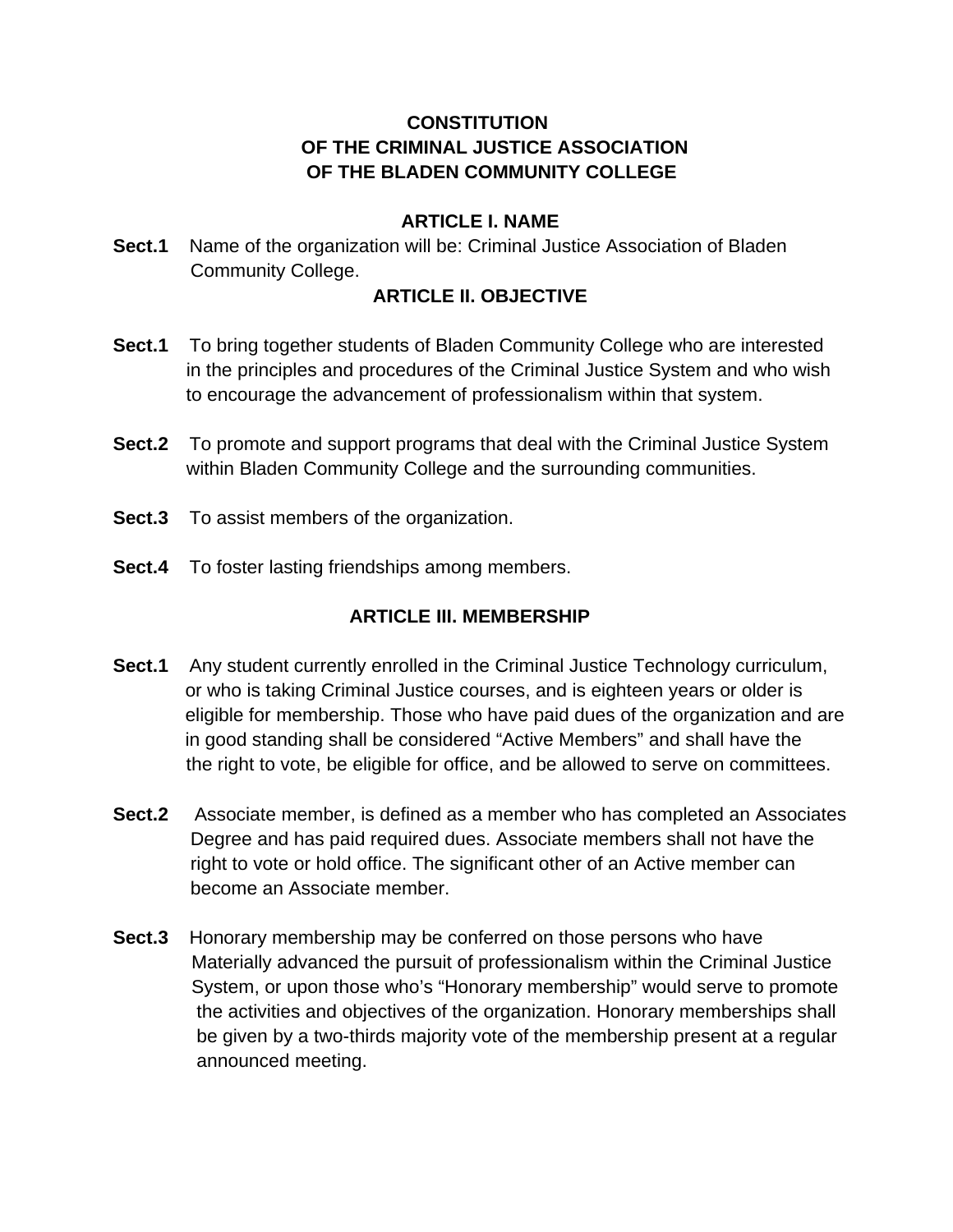- **Sect.4** A former member may be reinstated by paying dues.
- **Sect.5** Annual dues shall be set by the majority vote of the membership present at the business session of the first regular announced meeting of each year.
- **Sect.6** A member is subject to expulsion from the organization for violation of any BCC regulation that would require expulsion from school. No refund of dues shall be made.
- **Sect.7** All new members shall receive a copy of the constitution and bylaws.

# **ARTICLE IV. OFFICERS**

- **Sect.1** The affairs of this organization shall be conducted by members elected to and holding the following offices: President, Vice President, Secretary/Treasurer, Two Directors, and Parliamentarian.
- **Sect.2** Nominations shall be received for all positions at a regular meeting of active members to be held at a regular business meeting before the end of the month of September of each year.
- **Sect.3** The elected officers shall preside for all meetings occurring after September and until the time of the next election.
- **Sect.4** A slate of offices shall be determined by nominations from the floor at a regular business meeting. Elections will be by secret ballot and conducted and presided over by the outgoing President and the Criminal Justice Association faculty advisor. Nominee's receiving the largest number of ballot votes will be declared the winner for which they are running.
- **Sect.5** Candidates for office must be enrolled as a student at Bladen Community College, and must have successfully completed at least one semester at Bladen Community College.

## **The duties of the officers shall be as follows:**

**President :** The President shall preside over all official meetings and functions of the club and shall appoint committees as needed or act as directed by vote of membership.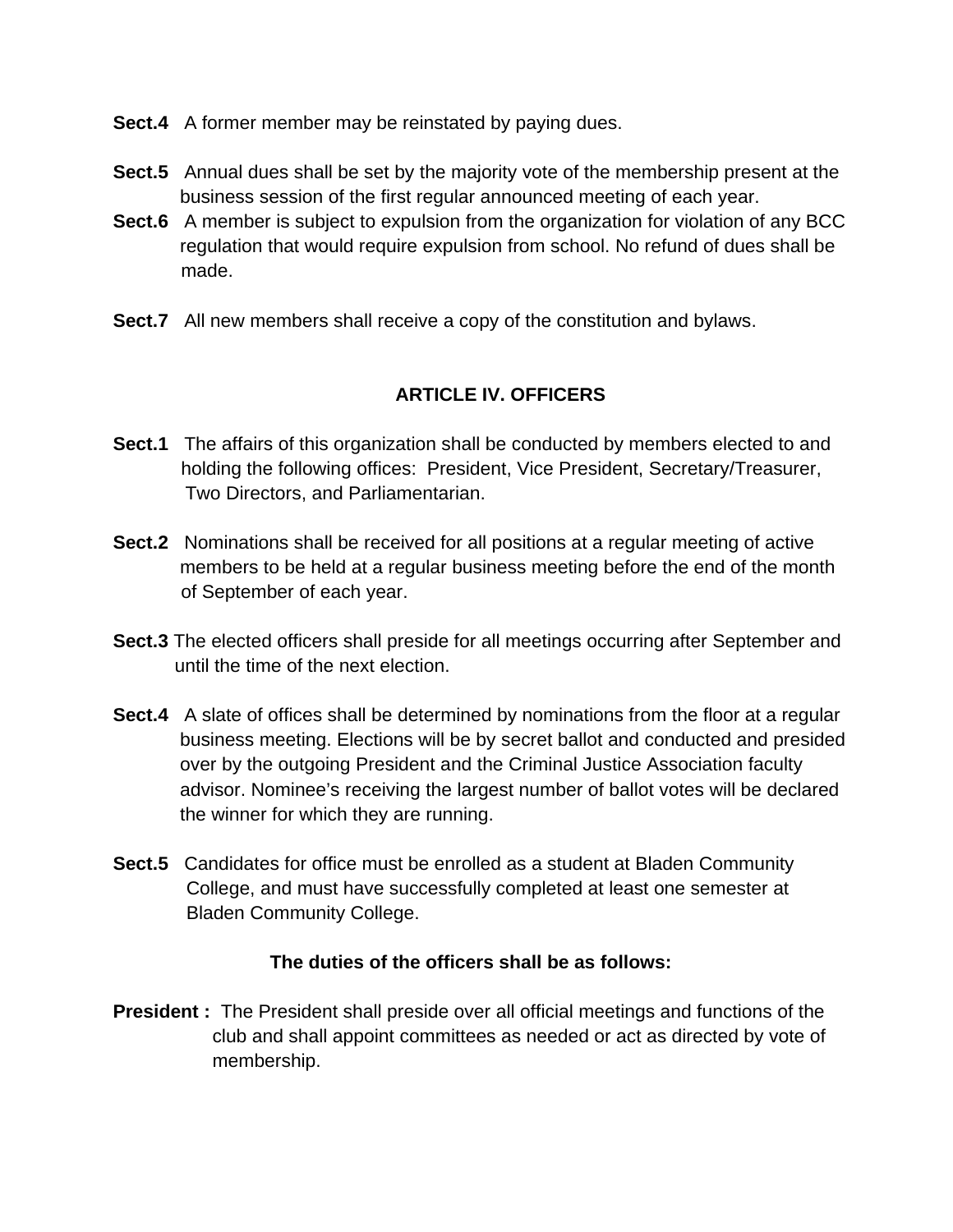**Vice-President:** The Vice-President shall assume the presidency if the office is vacated. They shall preside over all meetings in the absence of the President and serve as program chairman.

### **Secretary/**

**Treasurer:** Shall keep minutes of all official meetings of the club; preserve all records of the club; keep an accurate record of membership and transmit promptly all records and documents to his or her successor.

> Shall be responsible of all flyers announcing newsletters for each meeting and shall send the meeting report to the Department Chairman for each meeting, and shall handle all correspondence as directed by the President or the vote of the club.

 Shall receive all monies of the club and provide for their safekeeping, in accordance with Bladen Community College guidelines; keep a record of all paid membership; pay bills as authorized by the President or by a vote of the club; keep an accurate and current record of all receipts and expenditures; and make a report as called by the President. Shall transmit all treasury records to his or her successor.

- **Parliamentarian:** Shall be thoroughly versed in Robert's Revised Rules of Order and insure all meetings are conducted properly and shall maintain a point of order at all meetings.
- **Advisors:** One or more members of the Criminal Justice Curriculum faculty must be present at each meeting. The advisors shall have full voting privileges and the right to veto in proposal that conflicts with school or curriculum policies or any proposal that violates sound principles or good taste as interpreted by said advisors.

## **BYLAWS ARTICLE I. FEES AND DUES**

- **Sect.1** Dues for all members shall be payable the first meeting in September of each year. Any member two month's arrears shall automatically be suspended, subject to reinstatement upon payment of dues.
- **Sect.2** The amount of dues shall be determined at the first regular scheduled meeting at beginning of academic year.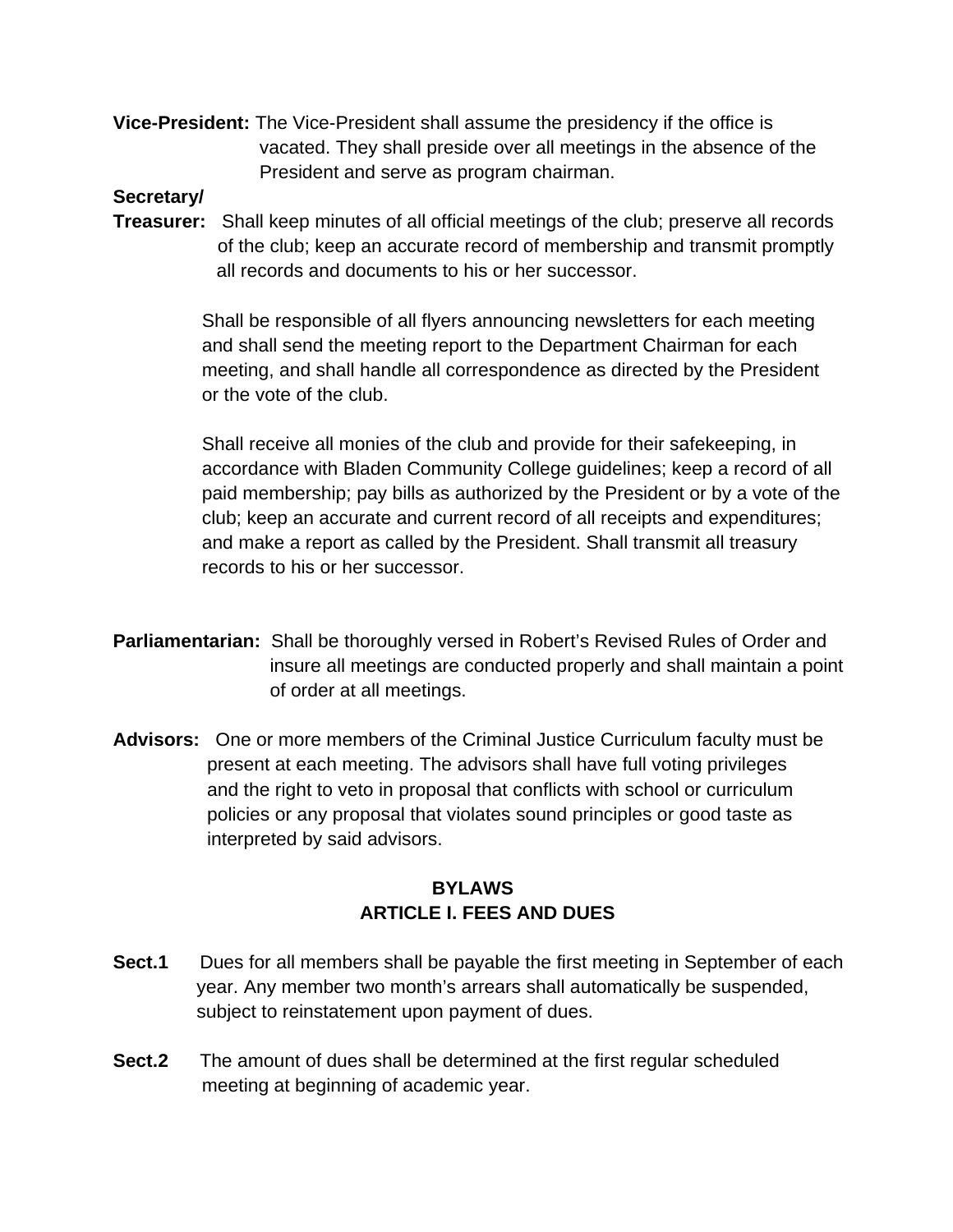## **ARTICLE II. MEETINGS**

- **Sect.1** Regular scheduled meetings shall be held at the discretion of the President.
- **Sect.2** No person other than qualified members of this organization shall be admitted to the business portion of a meeting.
- **Sect.3** No refund of membership dues shall made upon a member resignation.
- **Sect.4** The rules of order for business meetings shall be conducted in accordance With Robert's Revised Rules of Order.

## **ARTICLE III. DUTIES AND PRIVILEGES OF MEMBERS AND CODE OF ETHICS**

- **Sect.1** (A) Each member shall have a duty of exercising interest in the organization, to avoid wrongful use of its name, and to act in accordance with the object and rules of the organization.
	- (B) Members are expected to make themselves "generally useful" at meetings and club functions.

## **ARTICLE IV. GENERAL**

- **Sect. 1** No person on behalf of this organization shall enter into any contractual obligations, or incur any debt or liability in its behalf unless authorized by the Constitution or Bylaws or by a vote of two-thirds majority of members present at a regular meeting.
- **Sect.2** The elected officials of this club shall be authorized to make decisions and expenditures as necessary for conducting the affairs of this organization. Said officials shall be held accountable to its membership.
- **Sect.3** Any elected official of this association may be removed from office for cause by the following procedure: Any association member will present the faculty advisor with a Petition of Recall. At the next scheduled meeting the President will present the petition to the membership for a vote, which will be taken as a secret ballot. A three-fourths majority vote of the members present is needed for removal. Upon removal, the President, or faculty advisor will seek nominations to fill the vacated office and will hold a secret ballot election at the earliest possible date.